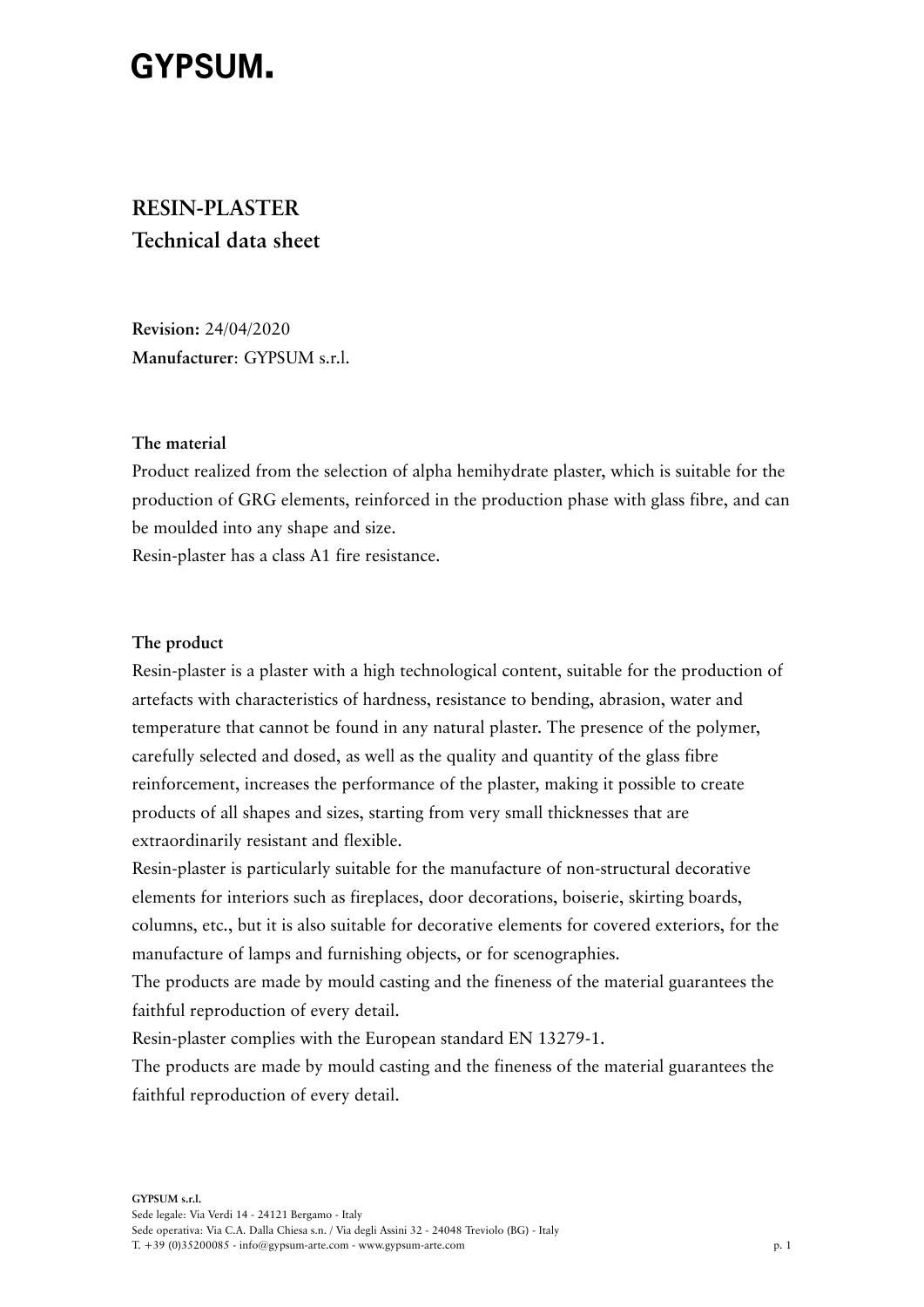The reinforcement is made of a special glass fibre that guarantees high performances at very thin thicknesses: we can already get extraordinary results with 4/5 millimetres of thickness.

The reinforcement can be implemented with the usual systems used for other types of plaster and are:

- glass fibre: this is a particular fibre that is drowned in the product during processing creating very resistant products. This framework, without the addition of any other system, is sufficient to guarantee that the finished products offer excellent resistance.
- steel rods: they can be placed inside the casting, in addition to the glass fibre, where necessary, suitably positioned and in the necessary quantity according to our experience. In addition to strengthening the product, the steel rods help to suspend it during the installation phase; they are usually inserted in prefabricated elements such as false ceilings, domes, columns, large-sized products, etc.
- wood: in addition to the reinforcements listed above, if necessary and on the basis of our experience, a wooden reinforcement can be arranged that strengthens the product, allowing its transport and handling in total safety.
- galvanized tubular structures: in addition to the reinforcements listed above, it is possible to set the artefact to a metal structure made with galvanized tubulars structures diam. 20 mm which are shaped by hand. This type of reinforcement not only strengthens the structure, but it also guarantees its geometrical tightness, even in the case of large-sized elements, helping transport, handling and installation.
- Metal carpentry: if required by the project, or on the basis of our experience, during the production phase it is possible to set the artefact to a suitably dimensioned galvanized tubular metal carpentry, which allows the manufactured product to be fixed to metal structures prepared on site. This is the ideal system for the installation of artefacts, even of large dimensions, in shipyards, construction sites, for scenography, etc.

The production cycle requires a forced and controlled drying process of the manufactured articles in a special hot air dryer (about 50°C), in order to guarantee achievement of the final mechanical performances in a very short time.

#### **The project**

GYPSUM works alongside architects and designers to give the best technical support during the design phase, assessing the customer's request to provide the right construction